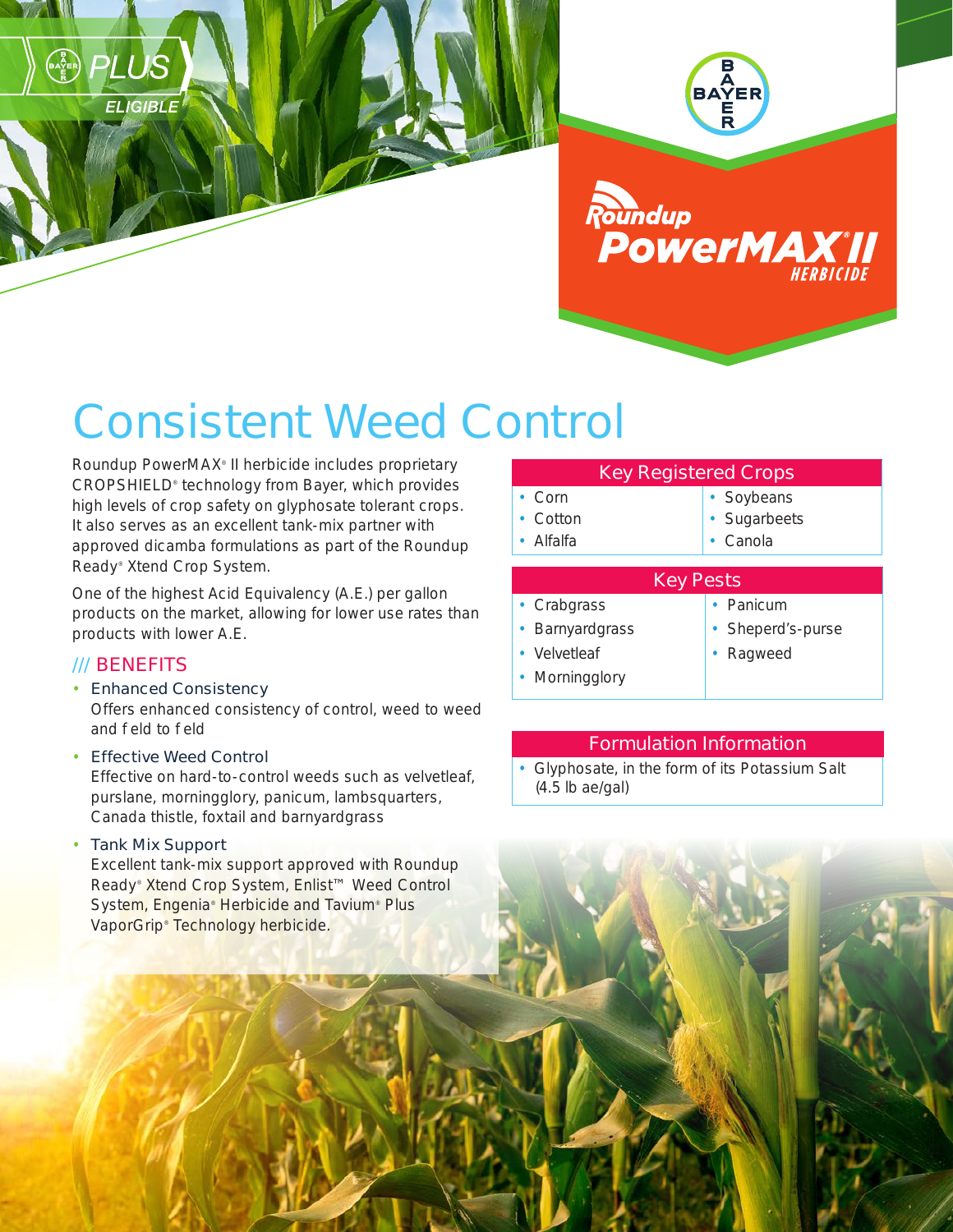| <b>Crop</b>                                                       | <b>Application</b><br>Rate | <b>Application Timing of Roundup</b><br><b>PowerMAX<sup>®</sup> II herbicide</b>                                                                                                                                           | <b>Recommended</b><br><b>Tankmix Options*</b>                                                                                                                                                                                                                                                                                                                                                          |
|-------------------------------------------------------------------|----------------------------|----------------------------------------------------------------------------------------------------------------------------------------------------------------------------------------------------------------------------|--------------------------------------------------------------------------------------------------------------------------------------------------------------------------------------------------------------------------------------------------------------------------------------------------------------------------------------------------------------------------------------------------------|
| <b>Field Corn Hybrids</b><br>with Roundup Ready®<br>2 Technology  | 32 fl oz/A                 | Preplant, At-Planting, Preemergence,<br>Postemergence through the V8 stage<br>or until field corn reaches 30" tall,<br>whichever comes first<br>When corn plants are 30-48" tall apply<br>this products using drop nozzles | Atrazine<br>DiFlexx <sup>®</sup><br>herbicide<br>DiFlexx <sup>®</sup> DUO<br>herbicide<br>Laudis <sup>®</sup><br>27<br>herbicide<br>$\overline{2}$<br>Capreno <sup>®</sup><br>herbicide<br>Harness <sup>®</sup> MAX<br>herbicide<br><b>Harness</b> <sup>®</sup><br>Xtra Brand<br>Harness <sup>®</sup><br>herbicide<br>Degree <sup>®</sup> Xtra<br>herbicide<br>TripleFLEX <sup>®</sup> II<br>herbicide |
| Sweet Corn with<br>Hybrids with<br>Roundup Ready® 2<br>Technology | 32 fl oz/A                 | Preplant, At-Planting, Preemergence,<br>Postemergence through the V8 stage or<br>until sweet corn reaches 30" tall,<br>whichever comes first<br>When corn plants are 30-48" tall apply<br>this products using drop nozzles | Degree <sup>®</sup> Xtra<br>herbicide<br><b>Harness®</b><br>Xtra Brand<br><b>Harness®</b><br>herbicide                                                                                                                                                                                                                                                                                                 |
| Cotton with<br><b>XtendFlex®</b><br>Technology                    | 32 fl oz/A                 | Preplant, At-Planting, Preemergence,<br>Postemergence from cracking to<br>60% open bolls                                                                                                                                   | Warrant <sup>®</sup><br>herbicide<br>XtendiMax <sup>®</sup> herbicide with<br>VaporGrip® Technology<br>A Restricted Use Pesticide                                                                                                                                                                                                                                                                      |
| Roundup Ready®<br>Sugarbeet                                       | 22 to 32 fl oz/A           | Preplant, At-Planting, Preemergence,<br>Postemergence (from emergence to 8-leaf<br>stage use-rate 32 fl oz/A; between<br>8-leaf stage and canopy closure 22 fl oz/A)                                                       | Warrant®<br>herbicide                                                                                                                                                                                                                                                                                                                                                                                  |

\*Refer to product labels for appropriate application window of tank-mix partners